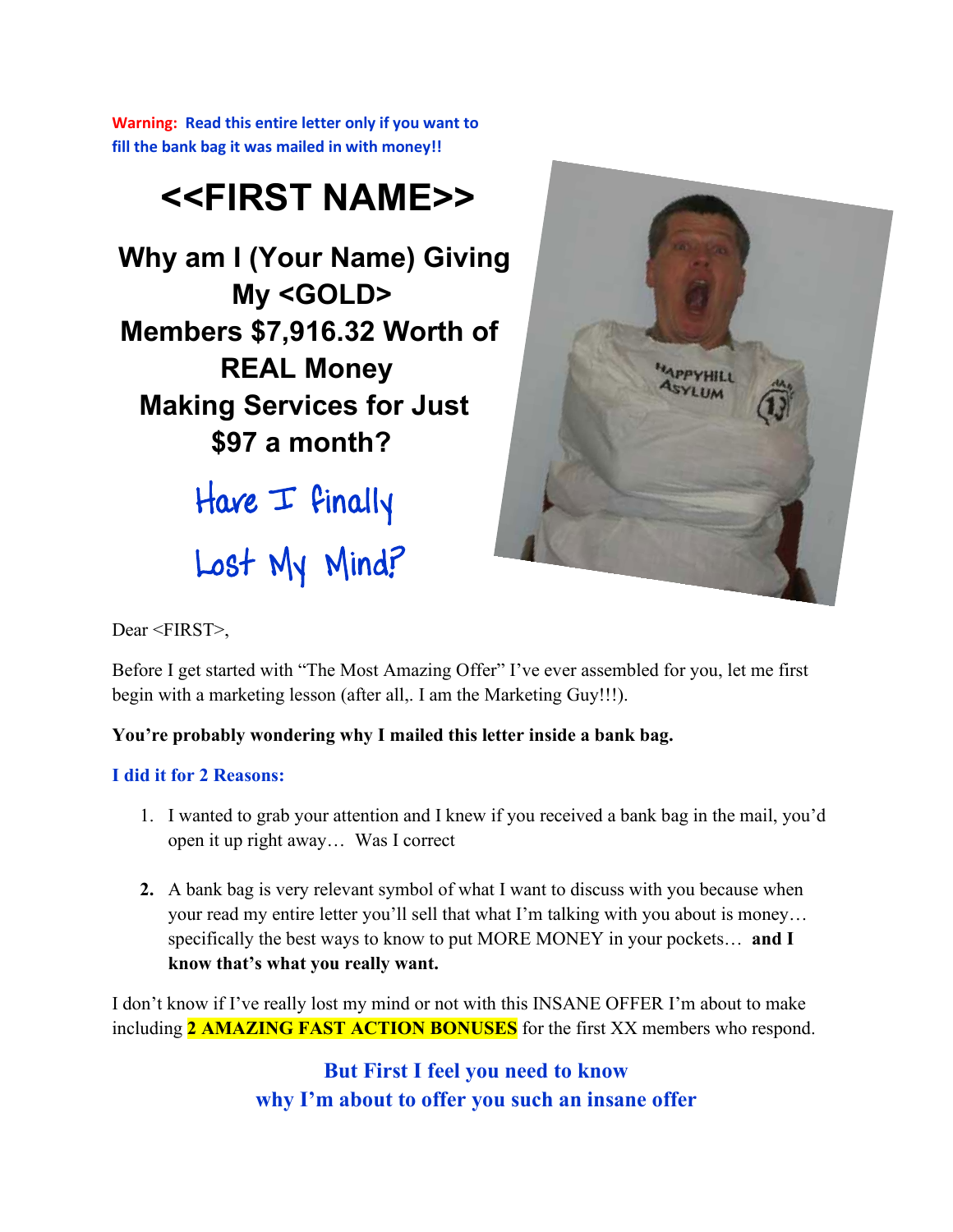**So let me begin by sharing my dream with you.** It is a cause that I'm inviting you to join, along with hundreds to other members just like you who want to grow their sales and attraction more NEW customers.

You see, when I develop my <<PROGRAM>> a few years ago, I set a goal to dedicate myself to helping just under a thousand men and women entrepreneurs achieve the financial security they are searching for while having the ability to retire comfortably when they're ready.

**The Bottom Line:** I decided that I absolutely need to let as many Members as possibly join in the cause and grow their business FASTER by increasing their sales and numbers of customers they serve.

> So here's the deal. I need YOU to join this cause. And it's a cause that I call the **QUANTUM LEAP CLUB.**

I don't want finances to stop anyone from joining this cause. That means much lower price for you because I want you to join the **QUANTUM LEAP CLUB**. Sok keep reading to disvoer the NEW **QUANTUM LEAP CLUB**, find out why you need to join it NOW and find out about the insane offer I'm about to make you

## **My Insane Offer**

**[insert offers and free gifts] [insert offers and free gifts] [insert offers and free gifts] [insert offers and free gifts] [insert offers and free gifts] [insert offers and free gifts] [insert offers and free gifts] [insert offers and free gifts] [insert offers and free gifts] [insert offers and free gifts] [insert offers and free gifts] [insert offers and free gifts] [insert offers and free gifts]**